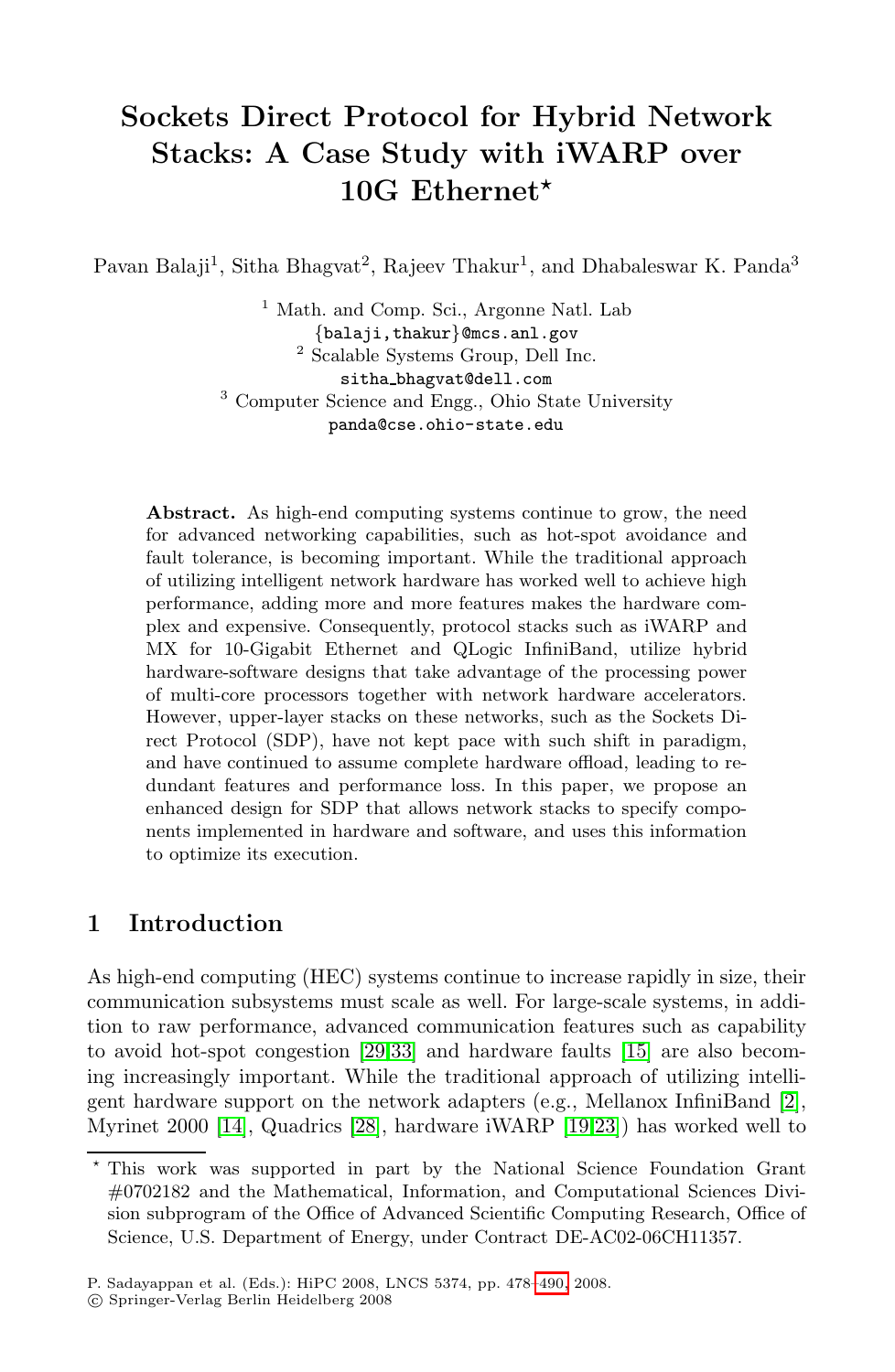achieve high performance, adding more and more features makes the hardware complex, error prone, and expensive.

At the same time, there have been prominent advances in processor technology, especially powered by the advent of multi-core architectures [5,25]. Thus, to take advantage of these two trends, several network stacks (e.g., QLogic InfiniBand [30], Myri-10G [27], software iWARP [8]) have started to utilize hybrid hardware-software stack designs [\(kn](#page-11-0)own as *hybrid networ[k sta](#page-11-1)cks*). These hybrid network stacks take a[dva](#page-12-4)ntage of the processing power of multi-core processors together with network hardware accelerators to achieve high performance while providing the flexibility to add most communication features relevant to modern HEC systems.

However, several upper-layer stacks on top of these networks have not been able to keep pace with such shift in paradigm of network communication stacks. For example, existing implementations of high-performance sockets on high-speed networks, such as the Sockets Direct Protocol (SDP) [10] over InfiniBand (IB) [24] and 10-Gigabit Ethernet (10GE) iWARP [31], continue to assume complete hardware offload. Consequently, they perform various tasks, such as data buffering to optimize small message communication and message-level flow-control that allow them to achieve high performance on hardware-offloaded network stacks but are redundant on hybrid network stacks and can add significant performance overheads.

In this pap[er,](#page-11-2) [w](#page-11-2)e perform a c[ase](#page-11-3) study with SDP on top of a hybrid hardwaresoftware iWARP design over 10GE, and study the drawbacks of its existing implementation. We also propose an enhanced design for SDP that allows network stacks to specify what components are implemented in hardware and what are implemented in software, and uses this information to avoid redundancy in the overall stack. We experimentally compare our proposed approach with the traditional design of SDP using both micro-benchmarks as well as two real applications (virtual microscope [17] and iso-surface oil-reservoir data visualization [13]) built on top of the DataCutter library [12]. Our results demonstrate that the proposed approach can outperform the traditional approach by nearly 20% in micro-benchmarks and about 5% in real applications.

## <span id="page-1-0"></span>**2 Background**

In this section, we present a brief overview of SDP and iWARP implementations.

#### **2.1 Overview of SDP**

SDP is a byte-stream transport protocol that closely mimics TCP sockets' stream semantics. It is an industry-standard specification for IB and iWARP that utilizes advanced capabilities provided by the network stacks to achieve high performance without requiring modifications to existing sockets-based applications. SDP is layered on top of IB or iWARP's message-oriented transfer model. The mapping of the byte-stream protocol to the underlying message-oriented semantics was designed to transfer application data by one of two methods: through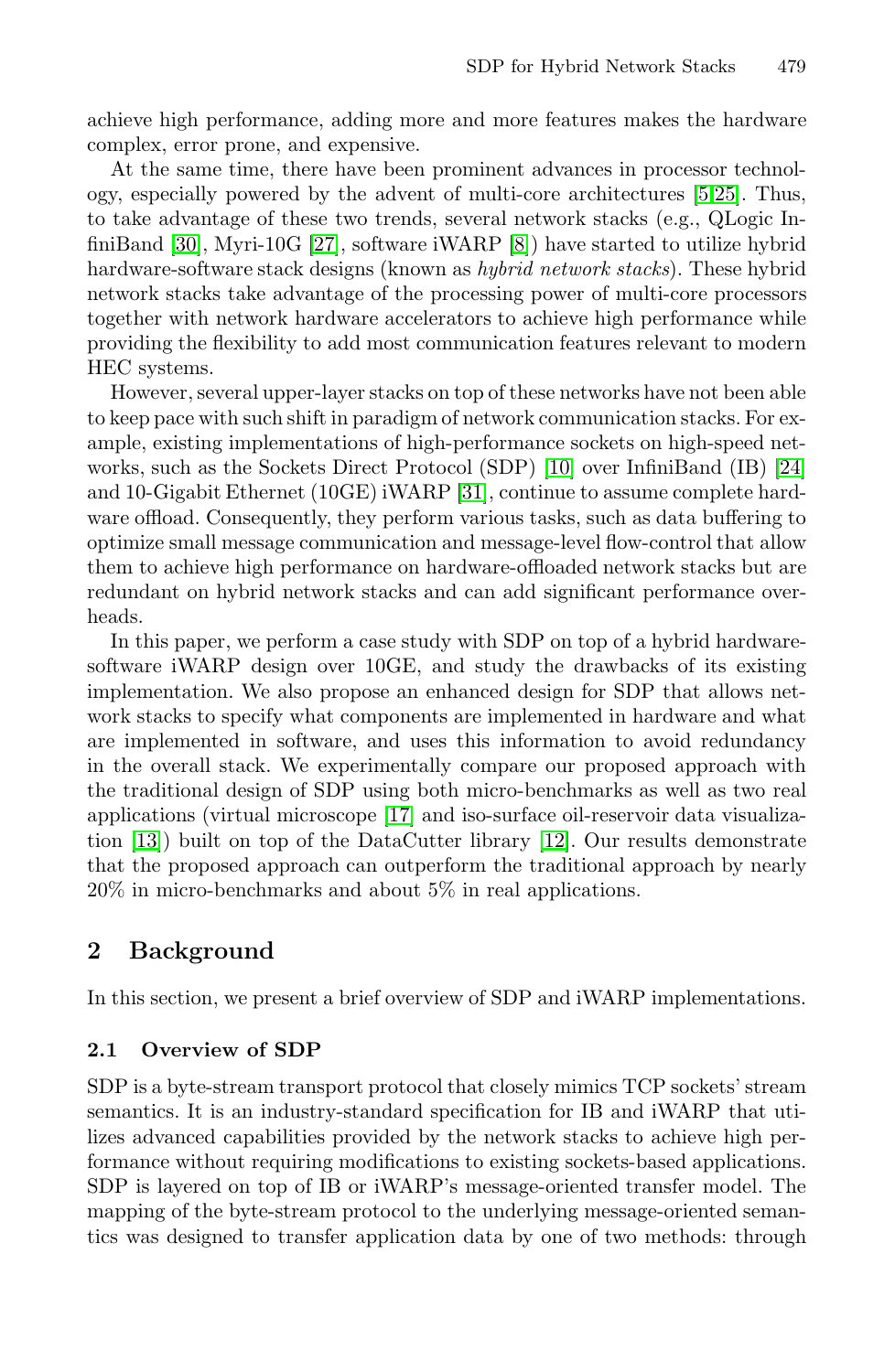intermediate private buffers (using buffer copy) or directly between application buffers (zero copy).

**Zero-copy Approach:** Hardware-offloaded protocol stacks allow zero-copy communication of application data. However, such communication comes with several restrictions. For instance, communication buffers have to be *registered*: (i) they need to be pinned so that their physical memory pages cannot be swapped out and (ii) the virtual-to-physical address translation must be provided to the communication stack to potentially be cached on the network adapter. Also, to perform zero-copy communication in SDP, the sender and the receiver have to synchronize on the source and destination buffers, which adds overhead. Thus, while zero-copy communication avoids memory copies, it adds other overheads. Accordingly, SDP uses it only for transferring large messages.

**Buffer-copy Approach:** Due to the overheads of zero-copy communication, SDP utilizes a buffer-copy approach for small messages. In this approach, it pre-registers private buffers at connection-establishment time. On a send, the data is copied into the registered private buffers, communication carried out from and to these buffers, and finally the data copied out to the destination application buffer on the receiver side. However, the buffer-copy approach also comes with two disadvantages. First, data that needs to be communicated has to be copied on the sender and receiver side. Second, since the number of the private registered buffers is limi[te](#page-10-0)d, the sender has to perform flow-control to make sure the receiver [bu](#page-10-1)ffers are not overrun. SDP uses the buffer-copy approach only for transferring small messages to avoid being penalized by the message-copy overheads.

#### **2.2 Overview of iWARP**

The Internet Wide Area RDMA Protocol (iWARP) is a new initiative by the Internet Engineering Task Force (IETF) [1] and the Remote Direct Memory [A](#page-11-4)ccess Consortium (RDMAC) [3]. The iWARP standard, when offloaded on to the network adapter, provides two primary extensions to regular Ethernet: (i) it exposes a rich interface including zero-copy, asynchronous and one-sided communication primitives and (ii) it internally relies on an implementation of the TCP/IP stack to allow such communication while maintaining backward compatibility with existing TCP/IP. iWARP comprises three protocol layers atop TCP/IP: (i) RDMAP verbs, (ii) Remote Direct Data Placement (RDDP) protocol and (iii) Marker PDU Aligned (MPA) protocol.

RDMAP verbs [6] is a thin interface that allows applications to interact with RDDP. RDDP provides reliable, in-order delivery using a reliable IP based protocol such as TCP. It distinguishes iWARP from other high-speed network stacks based on its capability to decouple data placement and message delivery; that is, even if packets arrive out-of-order, RDDP directly places them in the appropriate location of the final destination buffer (data placement), and the upper layer is informed about the placement of the data only after the entire message is placed (data delivery). This, of course, assumes that RDDP can correctly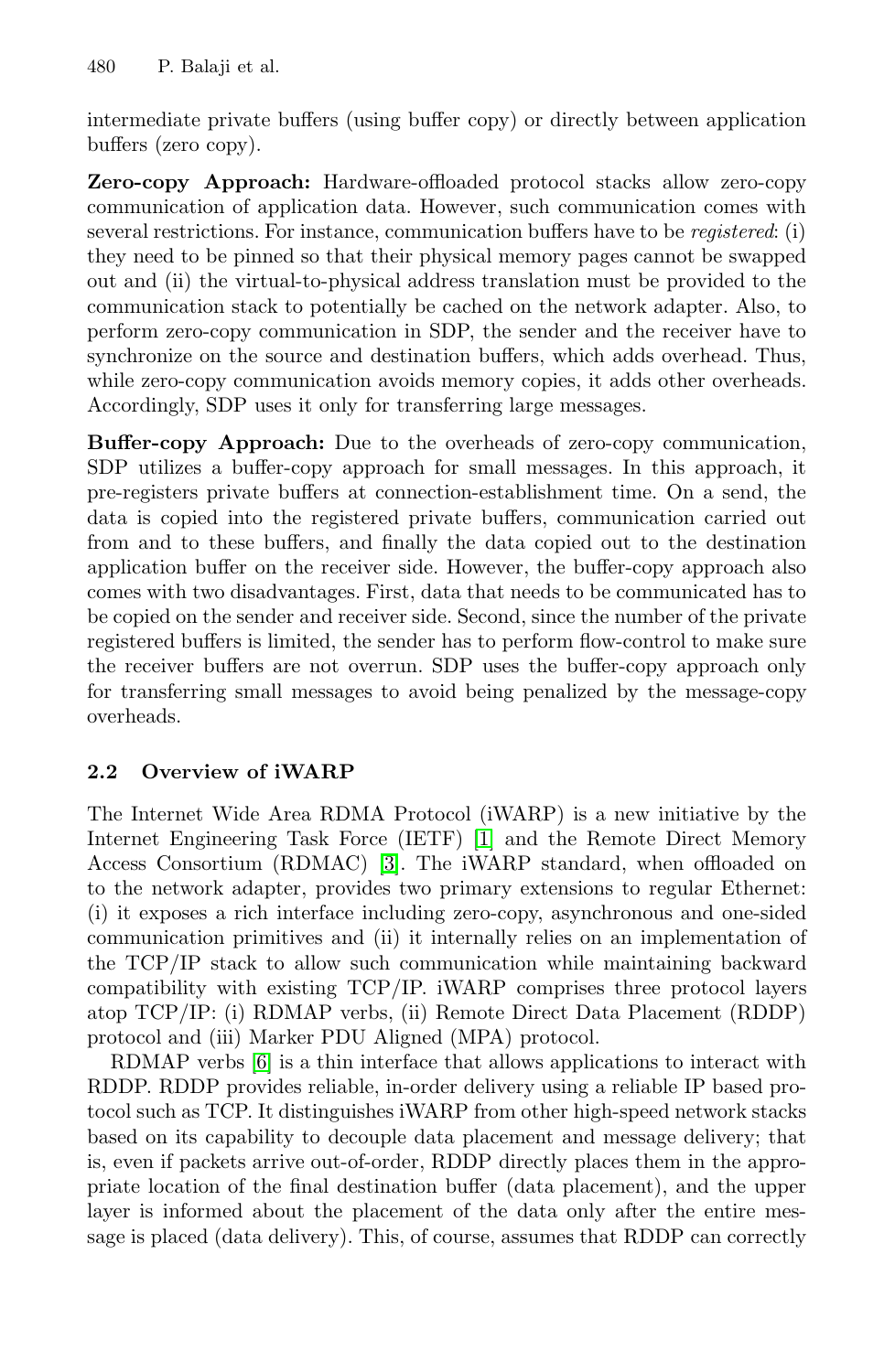<span id="page-3-0"></span>

**Fig. 1.** MPA Protocol Frame

identify [and](#page-11-5) understand the contents of out-of-order TCP/IP packets. The Marker PDU Aligned (MPA) proto[col](#page-3-0) provides RDDP with the necessary support for achieving this.

Switches that support splicing [18] (e.g., firewalls and port-forwarding switches) can cause *middle box fragmentation*, i.e., packets going into the switch can be segmented into multiple packets or multiple packets can be coalesced into a single packet. This makes it impossible for the end node to recognize the RDDP headers without additional information if packets arrive out of order. To tackle this problem, iWARP uses MPA [20]. The MPA frame format, referred to as a Framing Protocol Data Unit (FPDU), is represented in Figure 1. Apart from additional headers and footers, the FPDU introduces strips of data, known as *markers*, that are spaced uniformly based on the TCP sequence number. These *markers* always [p](#page-11-6)[oin](#page-11-7)t to the RDDP header and provide the r[ece](#page-11-8)iver with a deterministic way to find them. When [a p](#page-11-9)acket arrives out-of-order, it can use these markers to identify the *start* of the iWARP frame and, using that, the rest of the fields.

#### **3 Hybrid Hardware-Software iWARP Stack**

Several different implementations of iWARP exist, including complete software implementations [9,21], complete hardware implementations [19] and hybrid hardware-software implementations [8]. In general, hard[wa](#page-11-9)re implementations are optimized for performance but do not offer many advanced features; software implementations tend to be more feature complete with respect to their capability to efficiently handle out-of-order communication, packet drops, etc., but do not provide the best performance. The hybrid hardware-software implementation takes the best of both worlds by achieving high performance using network hardware accelerators, while still providing the advanced features using the capabilities of host processors. In this section, we present a high-level description of our previous work on a hybrid hardware-software iWARP stack [8].

The iWARP protocol layers perform various tasks corresponding to data ordering, data integrity, connection management, and backward compatibility. Of these, three tasks are of particular importance as they can heavily impact the performance of the stack: (i) CRC-based data integrity, (ii) connection demultiplexing, and (iii) placement of markers.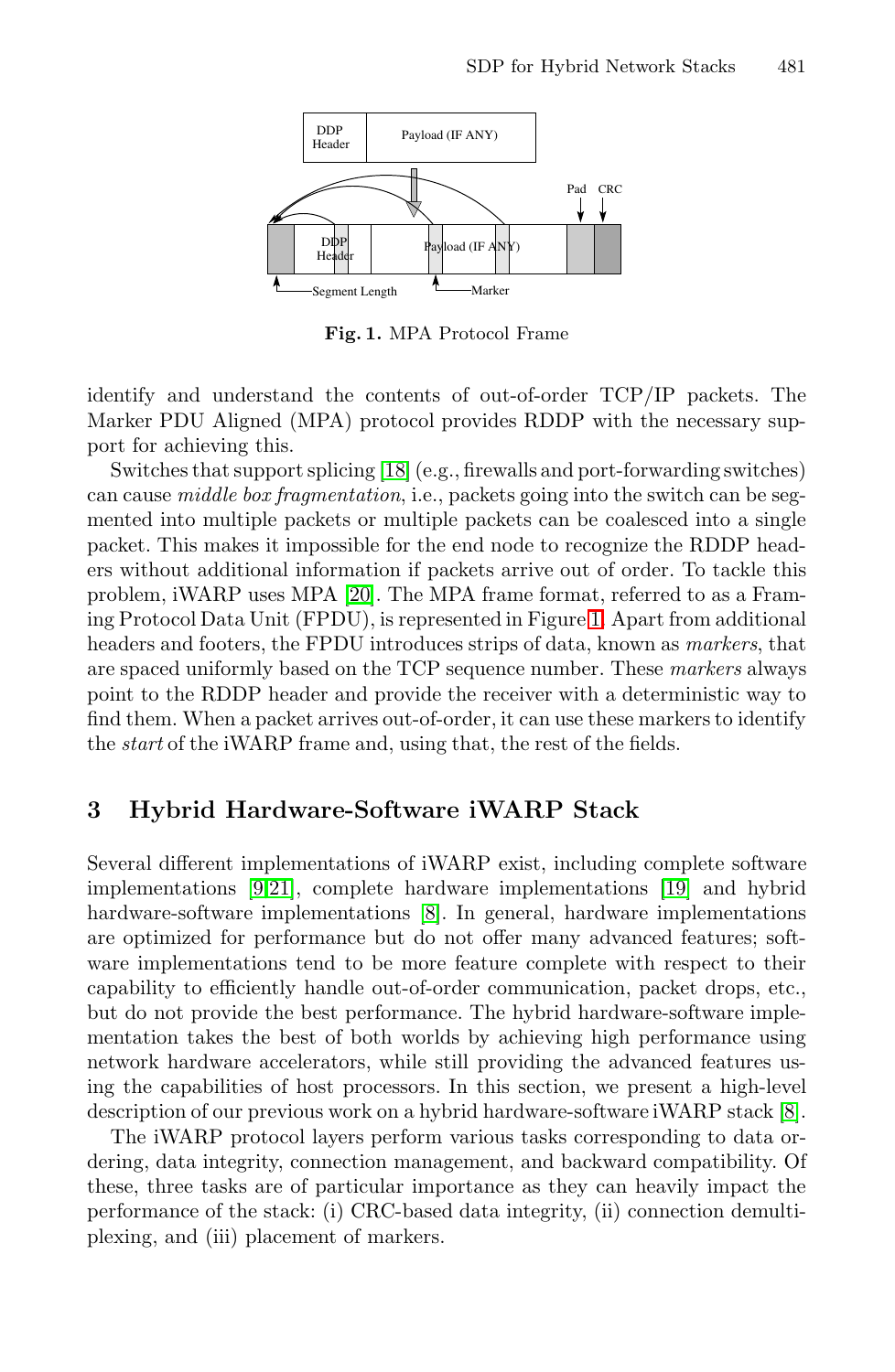CRC is easily the most compute intensive task in the iWARP stack. There have been several attempts to improve its performance [32,16], often at the cost of additional memory usage. However, its computational overhead is still considered to be very high [26]. Thus, a complete software implementation can be heavily impacted by this overhead.

Traditional TCP/IP performs demultiplexing (DEMUX) of packets in hostspace, i.e., the NIC hands over all packets to the host and the host identifies the connection to which each packet belongs and places it in the appropriate queue. While this is not a major concern for applications that only deal with a single (active) connection, this introduces significant overheads for applications dealing with several connections simultaneously (e.g., cache thrashing and CPU interruption for non-critical data). Again, doing this in software is not the ideal solution either.

Placement of markers is one of t[he](#page-11-9) trickiest components in the iWARP stack. Since the markers have to be inserted within the data stream, data has to be moved to achieve this. In a software implementation of iWARP, this is done by performing an additional copy of the data. This task is difficult to implement efficiently in hardware without using true scatter/gather DMA engines, which are not commonly available (most DMA engines provide a scatter/gather DMA API, but internally perform individual DMA operations). Thus, hardware iWARP achieves sub-optimal performance for this component [8].

Hybrid iWARP, behaves like software iWARP for the placement of markers (that is, it does this by performing an additional data copy), while using hardware accelerators for the remaining tasks (such as CRC and DEMUX). Thus, in summary, so[ftwa](#page-1-0)re iWARP performs everything in software, hardware iWARP performs everything in hardware, and hybrid iWARP performs everything in hardware except the placement of markers, which is done in software using an extra buffer copy.

## **4 SDP for Hybrid Hardware-Software Network Stacks**

As briefly described in Section 2.1, existing designs of SDP have been heavily optimized for hardware offloaded protocol stacks. However, such designs are often not the best when utilized on hybrid network stacks. In this Section, we present a few sample existing designs that perform sub-optimally on hybrid iWARP network stacks, and propose enhancements that can improve their performance.

#### **4.1 Redundant Buffer Copy**

SDP performs data buffering for small messages. Such buffering has several advantages on hardware-offloaded network stacks including avoiding registration cost, and avoiding synchronization between the sender and receiver. However, on hybrid network stacks, these designs are redundant. For example, the hybrid iWARP stack internally performs data buffering before communication while handling the placement of markers in software. Thus, buffering at both layers is not required and causes performance overhead.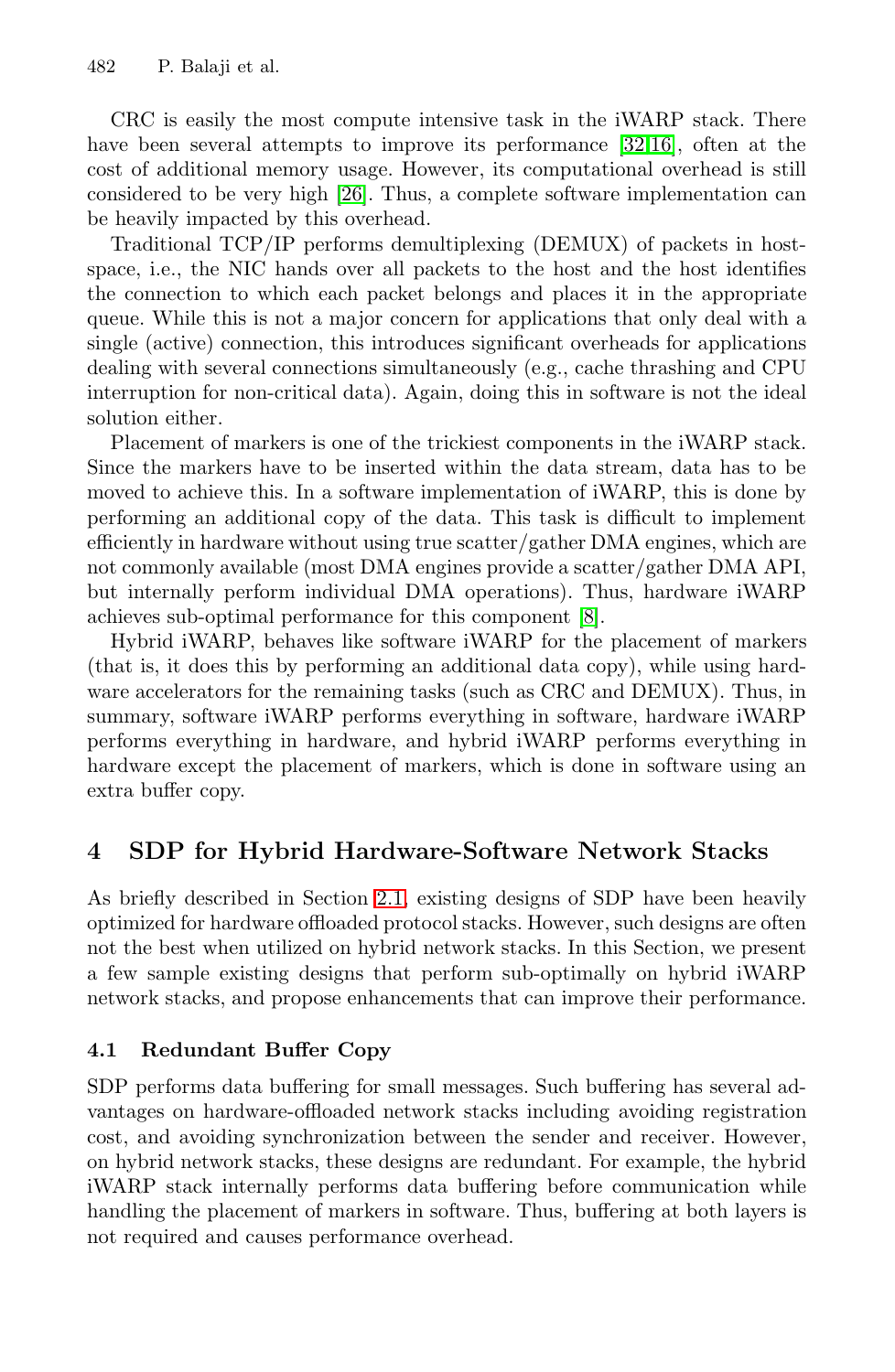However, avoiding such redundancy is not trivial. Buffering performed within the iWARP stack allows the iWARP implementation to add markers within the data stream; data is copied such that small gaps are left open where the markers can be placed once the copy is complete. On the other hand, buffering within the SDP implementation allows it to handle the socket stream semantics where one large message sent by the sender can be read as multiple small messages by the receiver. Since iWARP follows message-based semantics, it does not allow for such capabilities. Thus, both stacks have specific purposes for buffering that cannot be ignored.

In our approach, we allow the SDP and iWARP stacks to have integrated data buffering. Specifically, the SDP stack performs buffering, but does so in a manner that is compatible with iWARP's buffering. That is, it copies data while leaving small gaps based on the TCP sequence numbers of the data (retrieved from the iWARP stack). The iWARP stack uses this buffering performed by SDP and adds the markers in-place directly in the SD[P](#page-11-10) buffers. While this approach requires close interaction between the SDP and iWARP stacks, and thus loses some amount of generality of the SDP stack, it can reduce the amount of buffering required and thus improve performance.

#### **4.2 Protocol Interface Extensions for Message Coalescing**

Message coalescing has been shown to achieve high performance by reducing the number of I/O bus and network transactions required for transferring data [7]. However, it is quite difficult to achieve in hardware-offloaded protocol stacks owing to the hardware-design complexity and resource requirement associated with such a design. For hybrid network stacks, on the other hand, this might not be a concern when implemented in software using the host-memory resources. The issue, however, is that most protocols (including iWARP) do not provide any interface that allow upper layers (such as SDP) to coalesce multiple messages before sending them out on the wire. Further, message coalescing inherently suffers from issues of performance loss in cases where the sender process buffers data hoping to coalesce it with more later arriving data, while the receiver process waits for the message to be transmitted by the sender.

To solve this problem, we extended the interface provided by the hybrid iWARP implementation to allow upper layers to "append" a new message to a previously queued message whose communication has not yet been initiated. Specifically, since hybrid iWARP implementations perform flow control, communication requests that have been handed off to them might not be initiated immediately. Therefore, a later initiated communication request can append itself to this message. This approach has multiple advantages. First, multiple small messages that are being communicated in a short interval can be coalesced into one large message, thus reducing the number of network transactions and improving performance. Second, this approach does not cause any loss of performance as compared to a non-coalescing approach, since data is coalesced only when the previous message was already waiting to be sent out due to flow control; that is, a message is never artificially held back hoping to be coalesced with a later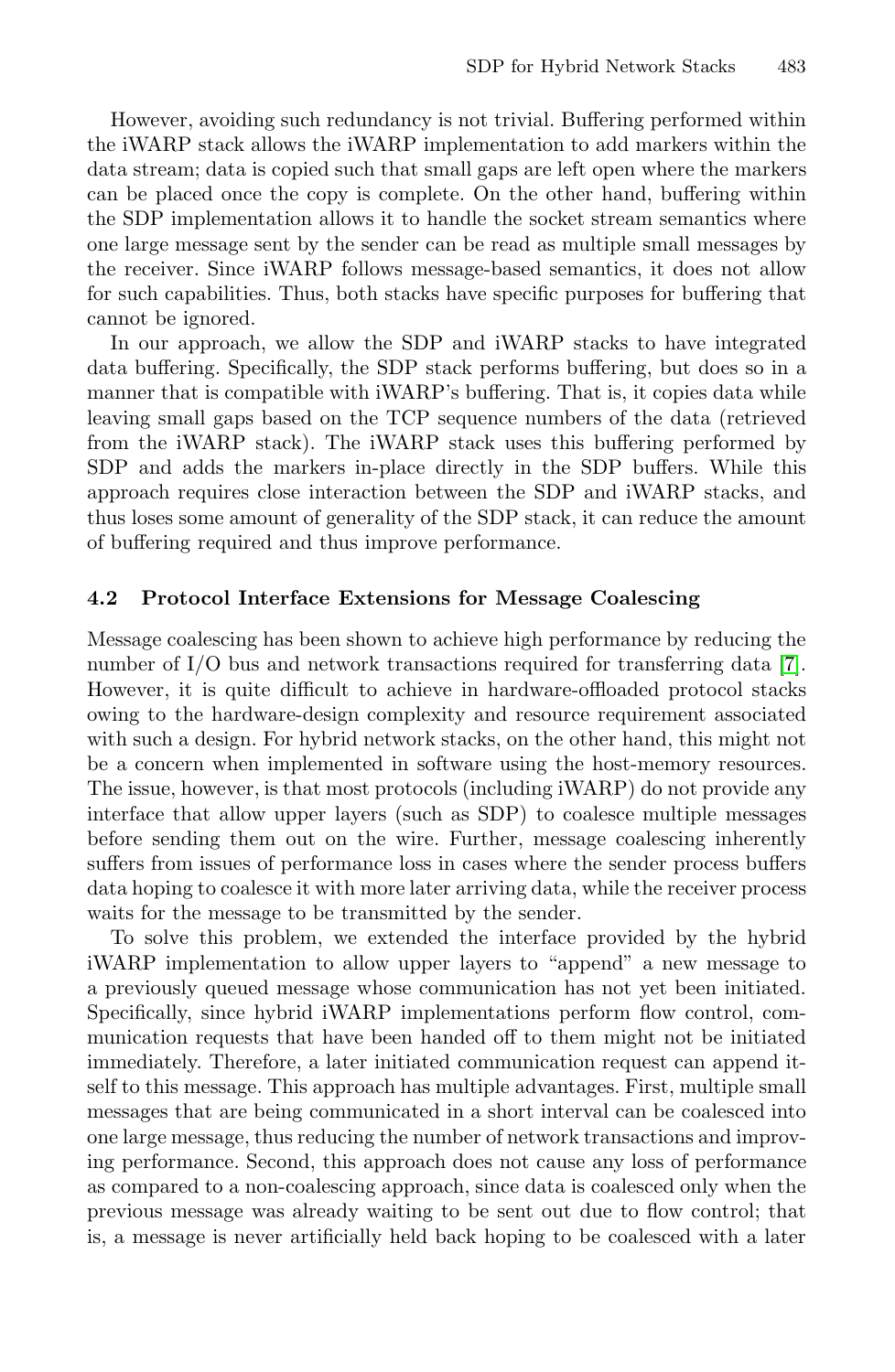arriving message. Third, this approach reduces the number of iWARP headers that are sent out on the network since coalesced messages are sent out with one header as one single message. This is a big gain for small messages, where the iWARP header forms a major fraction of the total frame size.

#### **4.3 Asynchronous Flow Control**

Traditional implementations of SDP over hardware-offloaded iWARP perform explicit flow control. That is, if there are no credits to send data out, the sender copies the data into the temporary private buffers and *waits* for more credits to arrive (similar to advertised window in TCP). However, for hybrid iWARP implementations, such flow control is redundant since the iWARP implementation itself performs flow control as well. Furthermore, the iWARP flow control is more sophisticated as it is implemented within the kernel and uses light-weight hardware interrupts to perform asynchronous progress. Thus, in our approach, we completely disable SDP-level flow control and only rely on iWARP flow control.

While this approach works well for synchronous sockets, for asynchronous sockets, it has the drawback of its inability to call application-specific call-back functions. That is, asynchronous sockets (such as those used in Windows) allow applications to specify call-back functions that are triggered when a message send or receive is completed. To allow for such functionality, we extended the iWARP interface to specify such details, including call-back functions and message send/receive watermarks (that is, at what point the call-back should be triggered). Again, [whil](#page-7-0)e such functionality would be extremely cumbersome and difficult to implement on hardware offloaded net[work](#page-7-1) stacks, it is relatively straightforward on hybrid network stacks.

## **5 Experimental Results and Analysis**

In this section, we first evaluate our proposed approach with the latency and bandwidth micro-benchmarks in Section 5.2. We study the cache misses caused by existing approaches and how our approach reduces them in Section 5.3. Finally, we evaluate two real applications comparing our proposed approach with existing approaches in Section 5.4.

#### **5.1 Experimental Testbed**

For our experiments, we used a 4-node cluster built around SuperMicro SUPER X5DL8-GG motherboards with ServerWorks GC LE chipsets, which include 133- MHz PCI-X interfaces. Each node has two Intel Xeon 3.0 GHz processors with a 512-KB cache, a 533 MHz front-side bus and 2 GB of 266-MHz DDR SDRAM. The nodes are connected with Chelsio T110 10GE TCP offload engines through a 12-port Fujitsu XG800 switch. The software stack on the machines is based on linux-2.4.22smp and RedHat linux distribution. The driver version on the NICs is 1.2.0. For each experiment, ten or more runs/executions are conducted, the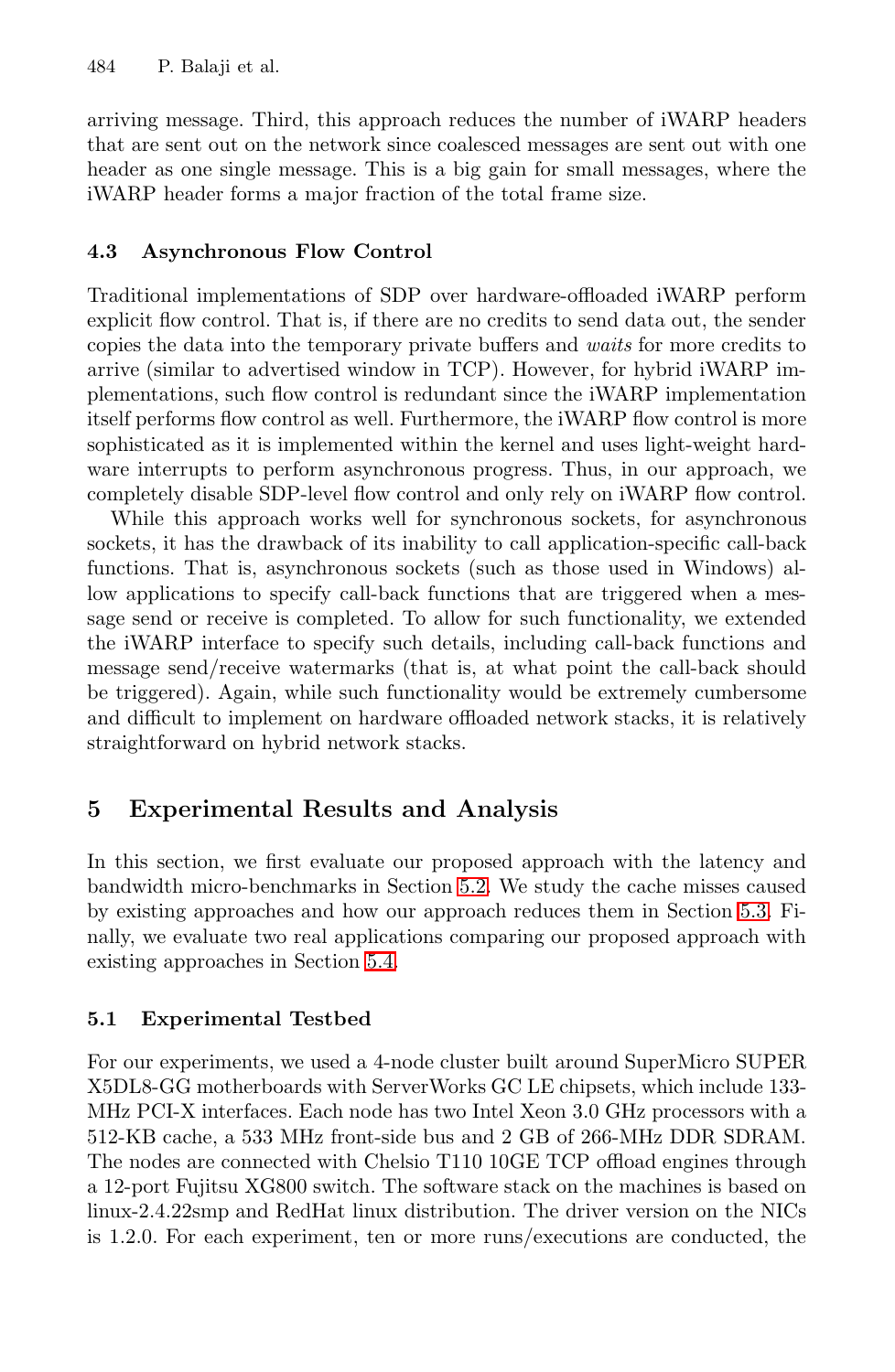<span id="page-7-2"></span>

**Fig. 2.** SDP Performance: (a) Latency and (b) Bandwidth

<span id="page-7-0"></span>highest and lowest values dropped (to discard anomalies) and the average of the remaining values is reported. For micro-benchmark evaluations, the results of each run are an average of 10,000 or more iterations.

#### **5.2 Micro-benchmark Evaluation**

**Ping-pong Latency:** Figure 2(a) compares the ping-pong latency of traditional SDP with our new approach. In this experiment, the sender sends a message of size *S* to the receiver. On receiving this message, the receiver sends back another message of the sa[me](#page-7-2) size to the sender. This is repeated several times and the total time averaged over the number of iterations, which gives the average roundtrip time. The ping-pong latency reported here is one half of the round trip time, i.e., the time taken for a message to be transferred from one node to another.

As shown in the figure, our proposed approach (SDP (enhanced)) outperforms traditional SDP (SDP (basic)) by about 10%. This is attributed to several reasons including the reduced buffer copies, and lack of redundant flow-control.

**Unidirectional Bandwidth:** Figure 2(b) shows a comparison of the unidirectional bandwidth. In this experiment, the sender sends a single message of size *S* a number of times to the rec[eiver](#page-7-1). On receiving all the messages, the receiver sends back one small message to the sender informing that it has received the messages. The sender calculates the total time, subtracts the one-way latency of the message sent by the receiver, and based on the remaining time, calculates the amount of data it had transmitted per unit time.

<span id="page-7-1"></span>As shown in the figure, our proposed approach outperforms traditional SDP by about 20% in this case. This behavior is expected as, for large messages, traditional SDP gets significantly hurt by the additional buffer copy and loses performance. Furthermore, as we will see in Section 5.3, its performance is further affected by secondary issues such as increased cache misses.

#### **5.3 Cache-Miss Analysis**

Figure 3 shows the analysis of cache-to-network traffic ratio, comparing traditional SDP to our proposed approach; that is, how many bytes of data have to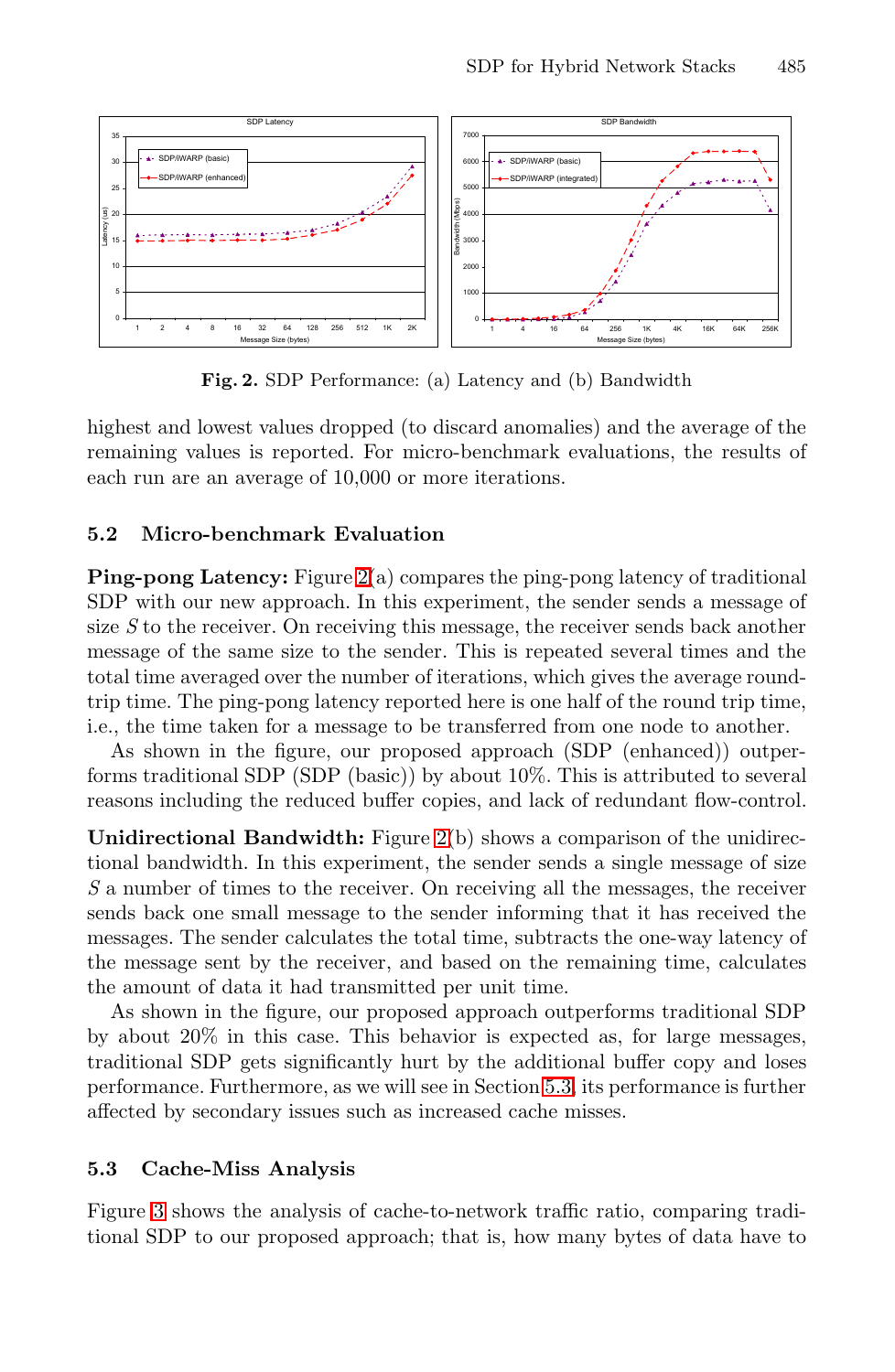

<span id="page-8-0"></span>

**Fig. 3.** SDP Cache to Network Traffic Ratio: (a) Transmit and (b) Receive

be fetched to or flushed from cache, for every byte of data sent on the network. We see that traditional SDP requires nearly four bytes of cache traffic for every byte of network traffic, as compared to our approach that requires only two.

Specifically, in the bandwidth micro-benchmark that we used, all messages are sent from the same application buffer, but the SDP and iWARP private buffers are used from a circular queue. Thus, the application buffer is always in cache, but the private buffers are never in cache. When the application data is copied to the SDP buffer, the SDP buffer needs to be fetched into cache. Next, when the data is copied fr[om](#page-8-0) the SDP buffer to the iWARP buffer, the iWARP buffers needs to be fetched into cache. Finally, when the next set of buffers are fetched, both the SDP and iWARP buffers have to be flushed out of cache, since they are both dirty. Thus, there are two bytes fetched to cache and two bytes flushed from cache (total of four bytes of cache traffic), for every byte of data sent over the network. For our proposed approach, on the other hand, since the SDP/iWARP buffer is combined, only this combined buffer needs to be fetched into cache and flushed out from there, for a total of two bytes of cache traffic per network byte.

On the receive side (Figure 3(b)), the analysis is similar. For traditional SDP, when the data arrives, it is directly DMA'ed into the iWARP private buffer. When the data is copied to the SDP private buffer, both the iWARP and SDP private buffers need to be fetched to cache. Since the same application buffer is used throughout the experiment, it can be expected to stay in cache. However, since the SDP buffer is dirty it has to be flushed out of cache when the next set of buffers are fetched in. Thus, there are two bytes of data fetched and one byte of data flushed for every [byt](#page-11-2)e of data sent over the network. Fo[r ou](#page-11-11)r proposed approach, the combined SDP/iWARP buffer [has](#page-11-12) to be fetched to cache to copy into the application buffer, i.e., one byte of cache traffic per network byte. Note that this buffer does not need to be flushed since it was never dirtied after fetching to cache.

#### **5.4 Application-Level Evaluation**

In this section, we evaluate our proposed approach based on two different applications, virtual microscope [17] and iso-surface visual rendering [13], that have been developed using the DataCutter library [11].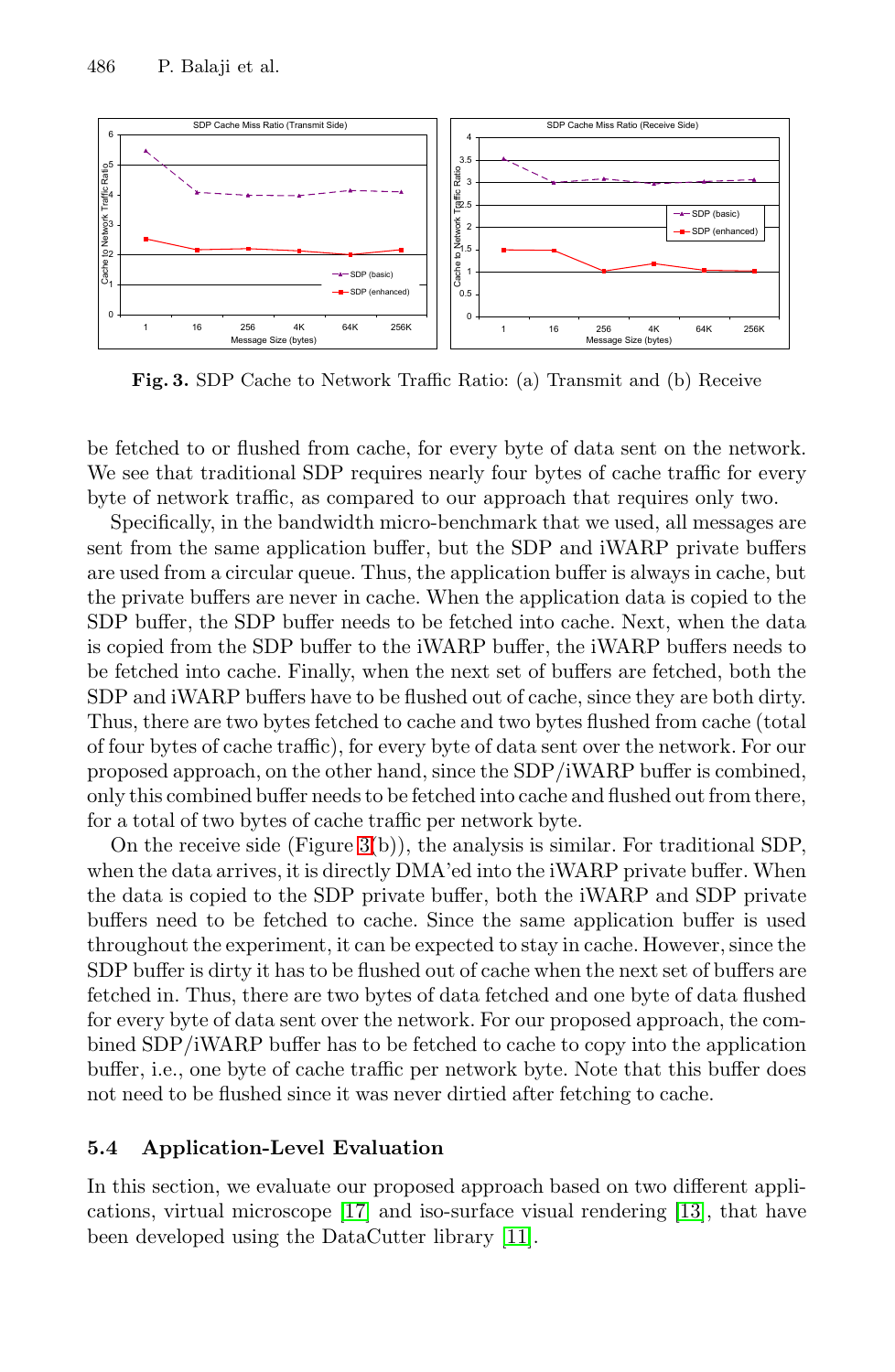**Overview of the DataCutter Library:** DataCutter is a component-based framework [12] developed at the University of Maryland. It provides a framework, called filter-stream programming, for developing data-intensive applications. In this framework, the application-processing structure is implemented as a set of components, called *filters*. Data exchange between filters is performed through a *stream* abstraction that denotes a unidirectional data flow from one filter to another. The overall processing structure of an application is realized by a *filter group*, whic[h](#page-11-2) [is](#page-11-2) a set of filters connected through logical streams. An application query is handled as a *unit of work* (UOW) by the filter group. The size of the UOW also represents the granularity in which data segments are distributed in th[e](#page-10-2) [s](#page-10-2)[yst](#page-11-2)em and the granularity in which data processing is pipelined. Several data-intensive applications have been designed and developed by using the DataCutter run-time framework, such as the virtual-microscope application and the iso-surface visual-rendering application.

*Virtual Microscope:* Virtual microscope [17] is a digitized microscopy application. The software support required to store, retrieve, and process digitized slides to provide interactive response times for the standard behavior of a physical microscope is a challenging issue  $[4,17]$  $[4,17]$  $[4,17]$ . The main difficulty stems from the handling of large volumes of image data, which can range from a few hundreds of megabytes to several gigabytes. At a basic level, the software system should emulate the use of a physical microscope, including continuously moving the stage and ch[ang](#page-11-11)ing magnification. The processing of client queries requires projecting high-resolution [da](#page-10-3)ta onto a grid of suitable resolution and appropriately composing pixels mapping onto a single grid point.

*Iso-surface Visual Rendering:* Iso-surface rendering [22] is a widely used technique in many areas, including environmental simulations, biomedical images, and oil reservoir simulators, for extracting and simplifying visualization of large datasets within a 3D volume. In this paper, we utilize a component-based implementation of such rendering [13].

**Evaluating the Applications:** Figure 4 shows the performance of the virtual microscope and iso-surface visual-rendering applications for the different SDP designs. The applications were executed with a UOW of 1KB and 8KB, respectively. The complete dataset is ab[ou](#page-10-3)t 1 GB in size and is hosted on a *RAM disk* in order to avoid disk fetch overheads in the experiment. The virtualmicroscope application used five filters: *read data*, *decompress*, *clip*, *zoom*, and *view*. The iso-surface visual-rendering application used four filters: *read dataset*, *iso-surface extraction*, *shade and rasterize*, and *merge/view*. Each filter performs some computation and communicates the processed data to the next filter. Once the communication is initiated, the filter starts computation on the next UOW, thus attempting to overlap communication with computation.

For the virtual-microscope application, as shown in Figure  $4(a)$ , our proposed approach outperforms traditional SDP by nearly 5%. This benefit is mainly attributed to the benefits of message coalescing. Since the UOW size used in this application is quite small, the buffer-copy overhead would not be too high.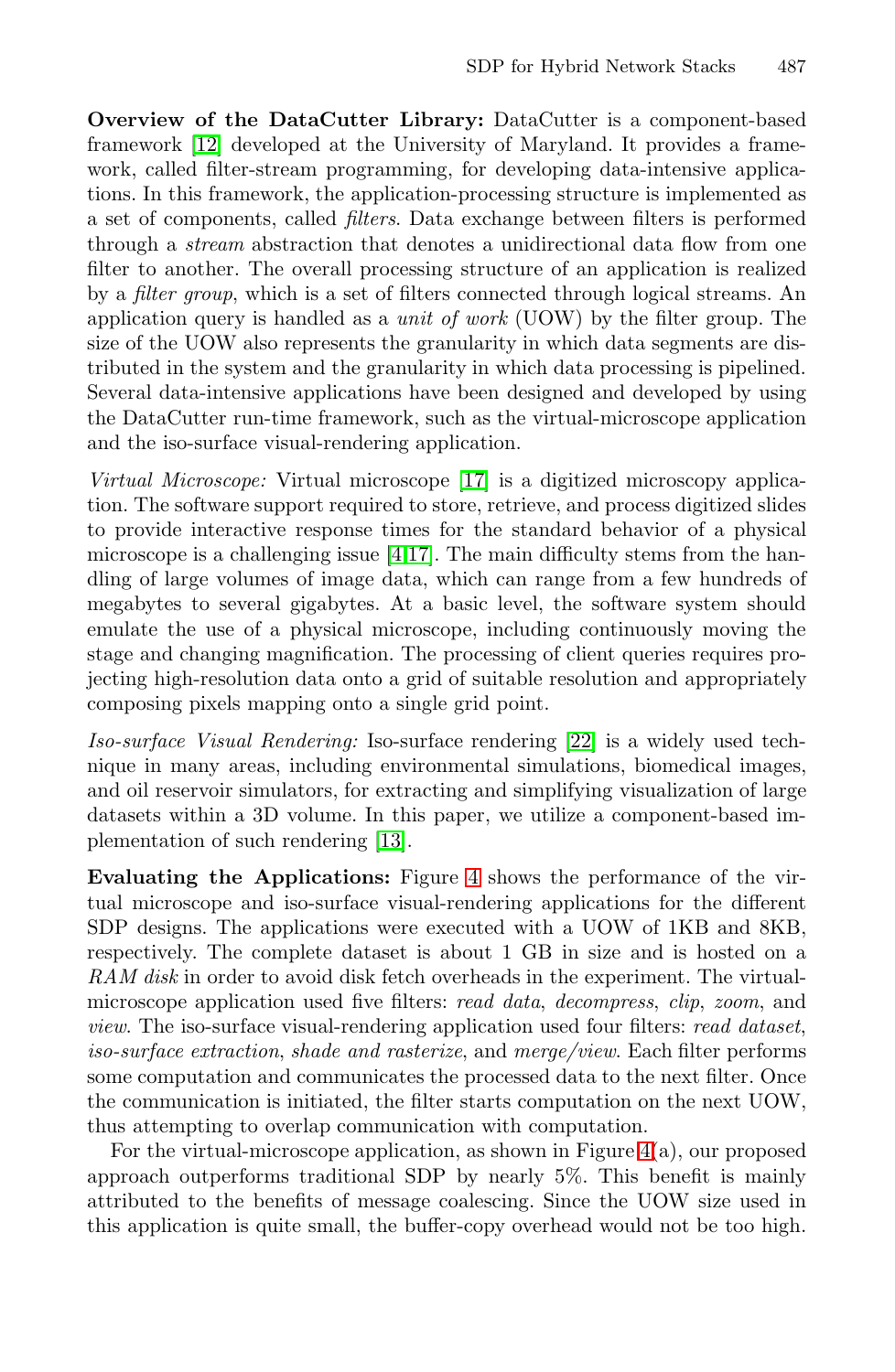<span id="page-10-3"></span>

**Fig. 4.** Application Performance: (a) Virtual Microscope and (b) Iso-surface Oil Reservoir Data Visualization

Similarly, since after coalescing, the number of messages is fewer, running out of buffer credits happens rarely, and hence flow-control does not play a major role either.

As shown in the Figure 4(b), for the iso-surface application, our proposed approach outperforms traditional SDP by more than 5%. This benefit is attributed to mainly the reduction in buffer copies and the lack of redundant flow-control. Message coalescing would likely have little effect since the virtual microscope application uses about 8KB data chunks (UOW is 8KB), where the bandwidth is already close to the peak and coalescing would not help it much. Also, Data-Cutter relies only on synchronous sockets, so asynchronous sockets optimizations would not help either.

# **6 Conclusions and Future Work**

<span id="page-10-0"></span>In this paper, we proposed an extended design for SDP that uses information on which components of the network protocol stack are implemented in hardware and which are implemented in software to optimize its execution. We compared our proposed approach with existing implementations and showed that we can [achieve signi](http://www.ietf.org)ficant performance improvements. As a part of our future work, we would [like to study such enhance](http://www.mellanox.com)ments in other protocol stacks, including MPI, as [well. Furthermore, we would like](http://www.rdmaconsortium.org) to generalize our model so that all upperlayer protocols can query for which components are implemented in hardware and software in a uniform manner.

#### <span id="page-10-2"></span><span id="page-10-1"></span>**References**

- 1. IETF, http://www.ietf.org
- 2. Mellanox Technologies, http://www.mellanox.com
- 3. RDMA Consortium, http://www.rdmaconsortium.org
- 4. Afework, A., Beynon, M.D., Bustamante, F., Demarzo, A., Ferreira, R., Miller, R., Silberman, M., Saltz, J., Sussman, A., Tsang, H.: Digital Dynamic Telepathology - The Virtual Microscope. In: Proceedings of the 1998 AMIA Annual Fall Symposium, American Medical Informatics Association (November 1998)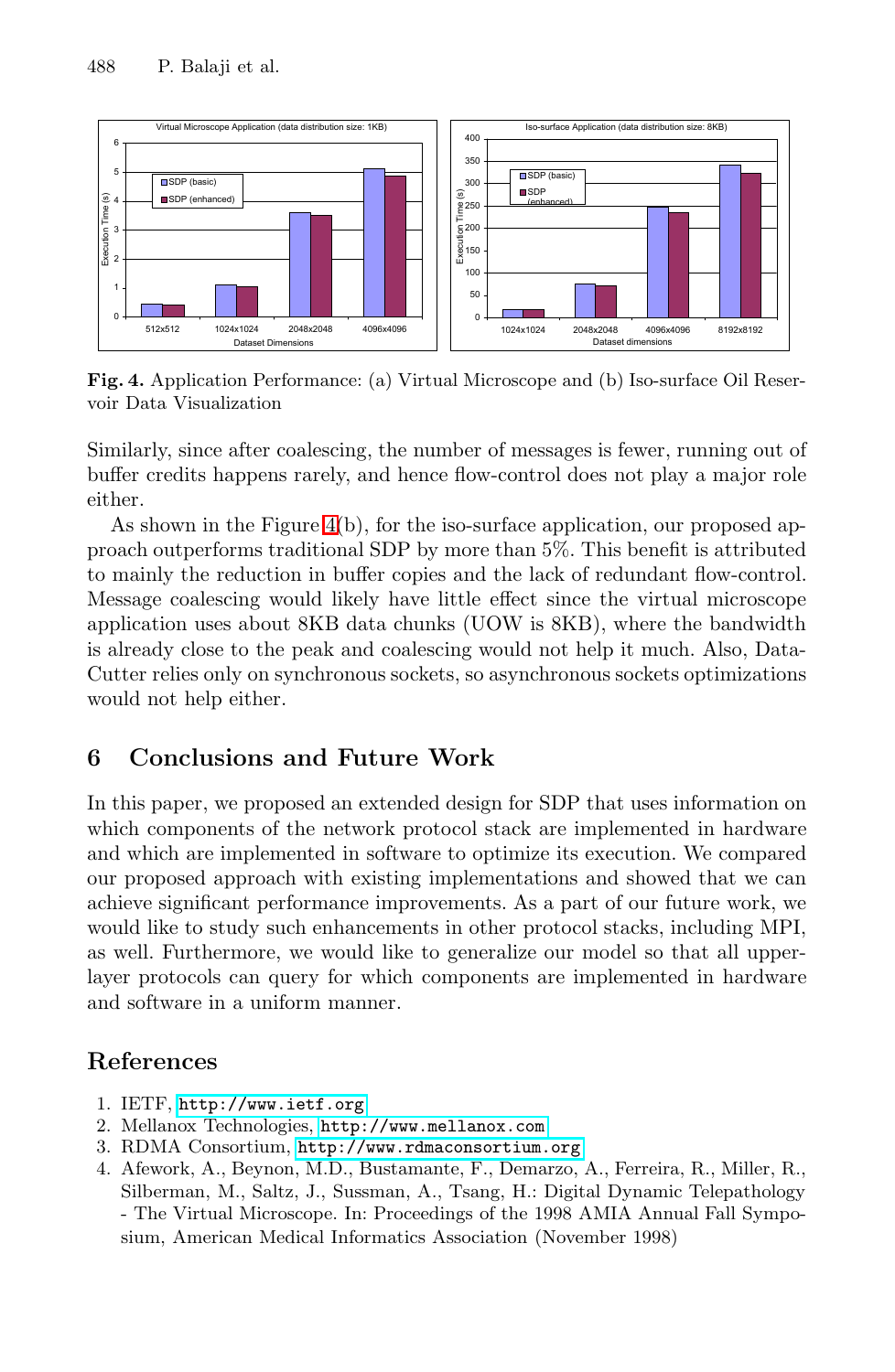- <span id="page-11-10"></span><span id="page-11-9"></span><span id="page-11-6"></span><span id="page-11-4"></span>5. AMD Quad-core Opteron processor, http://multicore.amd.com/us-en/quadcore/
- 6. Bailey, S., Talpey, T.: Remote Direct Data Placement (RDDP) (April 2005)
- <span id="page-11-0"></span>7. Balaji, P., Bhagvat, S., Panda, D.K., Thakur, R., Gropp, W.: Advanced Flowcontrol Mechanisms for the Sockets Direct Protocol over InfiniBand. In: ICPP (2007)
- <span id="page-11-12"></span>8. Balaji, P., Feng, W., Bhagvat, S., Panda, D.K., Thakur, R., Gropp, W.: Analyzing the Impact of Supporting Out-of-Order Communication on In-order Performance with iWARP. In: Lumpe, M., Vanderperren, W. (eds.) SC 2007. LNCS, vol. 4829. Springer, Heidelberg (2007)
- <span id="page-11-3"></span>9. Balaji, P., Jin, H.W., Vaidyanathan, K., Panda, D.K.: Supporting iWARP Compatibility and Features for Regular Network Adapters. In: RAIT (2005)
- <span id="page-11-11"></span>10. Balaji, P., Narravula, S., Vaidyanathan, K., Krishnamoorthy, S., Wu, J., Panda, D.K.: Sockets Direct Protocol over InfiniBand in Clusters: Is it Beneficial? In: ISPASS 2004 (2004)
- 11. Beynon, M., Kurc, T., Sussman, A., Saltz, J.: Design of a framework for dataintensive wide-area applications. In: HCW (2000)
- 12. Beynon, M.D., Kurc, T., Catalyurek, U., Chang, C., Sussman, A., Saltz, J.: Distributed Processing of Very Large Datasets with DataCutter. In: Parallel Computing (October 2001)
- <span id="page-11-2"></span>13. Beynon, M.D., Kurc, T., Catalyurek, U., Saltz, J.: A Component-based Implementation of Iso-surface Rendering for Visualizing Large Datasets. Report CS-TR-4249 and UMIACS-TR-2001-34, University of Maryland, Department of Computer Science and UMIACS (2001)
- 14. Boden, N.J., Cohen, D., Felderman, R.E., Kulawik, A.E., Seitz, C.L., Seizovic, J.N., Su, W.K.: Myrinet: A Gigabit-per-Second Local Area Network. In: IEEE Micro 1995 (1995)
- <span id="page-11-8"></span><span id="page-11-5"></span>15. Boppana, R.V., Chalasani, S.: Fault-Tolerant Wormhole Routing Algorithms for Mesh [Networks.](http://www.chelsio.com) [IEEE](http://www.chelsio.com) [Transact](http://www.chelsio.com)ions on Computers, 848–864 (July 1995)
- <span id="page-11-7"></span>16. Herrmann, S., Castagnoli, M., Brauer, G.: Optimization of cyclic redundancy-check codes with 24 and 32 paritybits. IEEE Transactions on Communication (1993)
- <span id="page-11-13"></span>17. Catalyurek, U., Beynon, M.D., Chang, C., Kurc, T., Sussman, A., Saltz, J.: The Virtual Microscope. IEEE Transactions on Information Technology in Biomedicine (to appear, 2002)
- 18. Cohen, A., Rangarajan, S., Slye, H.: On the Performance of TCP Splicing for [URL-aware](http://www.neteffect.com/product-features.html) [Redirection.](http://www.neteffect.com/product-features.html) [In:](http://www.neteffect.com/product-features.html) [USENIX](http://www.neteffect.com/product-features.html) [1999](http://www.neteffect.com/product-features.html) [\(1999\)](http://www.neteffect.com/product-features.html)
- <span id="page-11-1"></span>19. Chelsio Communications, [http://www.chel](http://www.infinibandta.org/)sio.com
- 20. Culley, P., Elzur, U., Recio, R., Bailey, S.: Marker PDU Aligned Framing for TCP [Specification](http://www.intel.com/products/processor/core2xe/qc_prod_brief.pdf) [\(November](http://www.intel.com/products/processor/core2xe/qc_prod_brief.pdf) [2002\)](http://www.intel.com/products/processor/core2xe/qc_prod_brief.pdf)
- 21. Dalessandro, D., Devulapalli, A., Wyckoff, P.: Design and Implementation of the iWARP Protocol in Software. In: PDCS 2005 (2005)
- 22. Gao, J., S[hen,](http://www.myri.com/) [H.:](http://www.myri.com/) [Parallel](http://www.myri.com/) [view](http://www.myri.com/) [de](http://www.myri.com/)pendent isosurface extraction using multi-pass occlusion culling. In: ACM SIGGRAPH (2001)
- 23. NetEffect Inc., http://www.neteffect.com/product-features.html
- 24. InfiniBand Trade Association, http://www.infinibandta.org/
- 25. Intel Core 2 Extreme quad-core processor,
- http://www.intel.com/products/processor/core2xe/qc prod brief.pdf 26. Khosravi, H.M., Foong, A.: Performance Analysis of iSCSI and Effect of CRC
- Computation. In: BEACON 2004 (2004)
- 27. Myricom. Myrinet home page, http://www.myri.com/